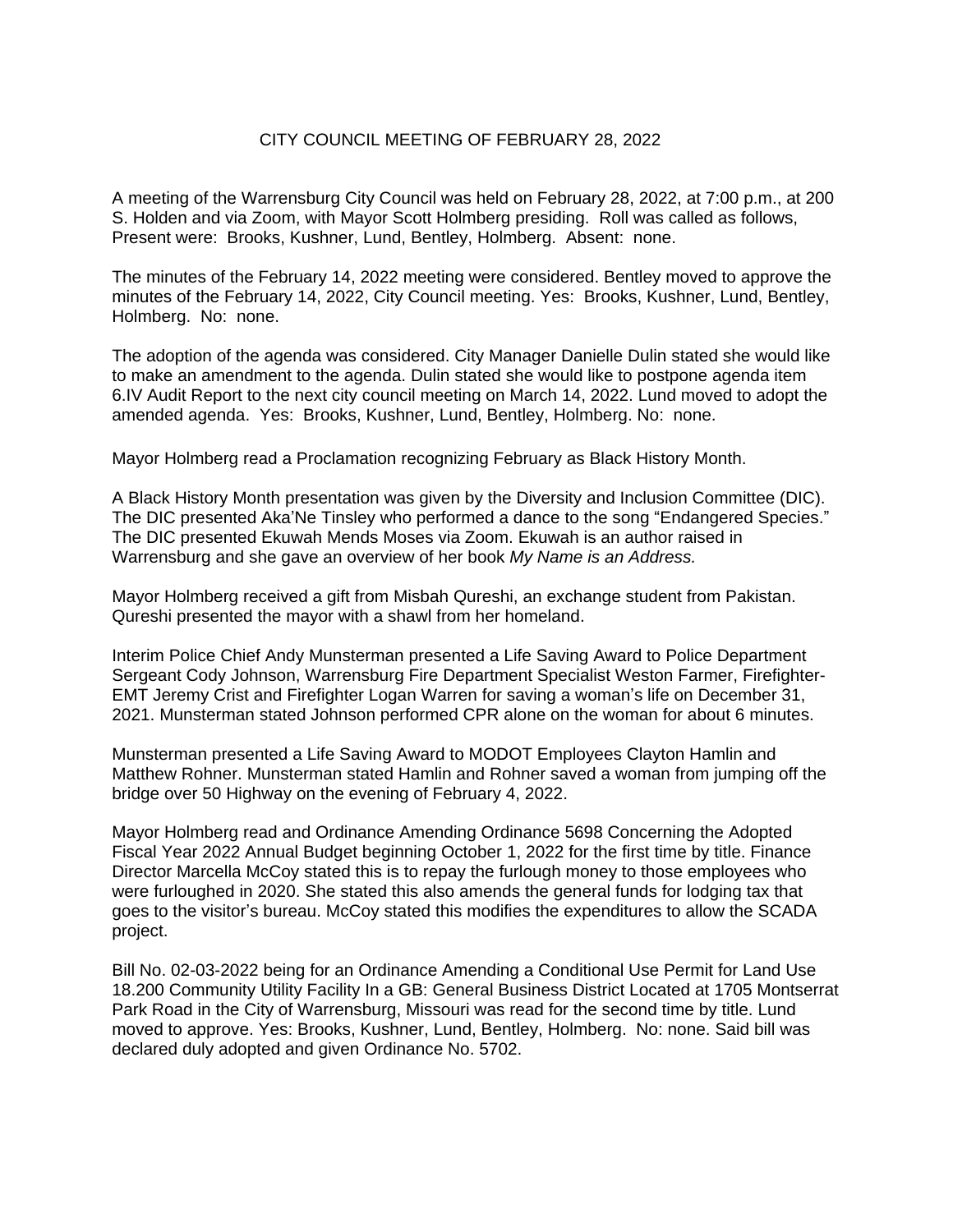Mayor Holmberg read an Ordinance Rezoning Land Located on the West Side of the 1100 block of South Mitchell Street for GB: General Business District to R4: Medium Density Multifamily Residence District for the second time by title. Community Development Director Barbara Carroll stated this is to rezone nine properties. She stated no public comment had been received since the previous city council meeting. Mayor Holmberg stated he had spoken with Planning & Zoning and had also driven by that neighborhood. He stated he would approve a single-family rezoning, but he believes the city has more than enough multi-family so he would vote no on this ordinance. Mayor Pro Tem Kushner stated he agrees with the mayor. Council member Bentley stated he agrees with Holmberg and Kushner. Teena Simon, representative of the property in question, stated rezoning to R4 is a downgrade from General Business. Lund moved to approve said ordinance. Yes: Brooks, Lund. No: Kushner, Bentley, Holmberg. Motion Failed.

Bill No 02-04-2022 being for an Ordinance Approving and Accepting the Final Plat of Juniper Ridge 4<sup>th</sup> Plat a Subdivision in the City of Warrensburg, Missouri, Located at 700-717 Mahogany Court was read for the second time by title. Carroll stated this would create one new street and eighteen buildable lots. She stated staff recommends approval. There were no further comments. Lund moved to approve said ordinance. Yes: Brooks, Kushner, Lund, Bentley, Holmberg. No: none. Said bill was declared duly adopted and given Ordinance No. 5703.

Bill No 02-05-2022 being for an Ordinance Authorizing the City Manager and City Clerk to Execute a Contract with Insituform Technologies USA, LLC for the 2022 Sanitary Sewer Main Lining Project, in the City of Warrensburg, Missouri was read for the second time by title. City Manager Danielle Dulin stated this is the City's annual sewer main lining project. There were no further comments. Kushner moved to approve said ordinance. Yes: Brooks, Kushner, Lund, Bentley, Holmberg. No: none. Said bill was declared duly adopted and given Ordinance No. 5704.

Bill No 02-06-2022 being for an Ordinance Authorizing the City Manager and City Clerk to Execute a Contract with Empire Electric Services & Technologies for the East/West Wastewater Treatment Plant (WWTP) SCADA Upgrade Project, in the City of Warrensburg, Missouri was read for the second time by title. Dulin explained the current system is out of date and necessary to replace. There were no further comments. Bentley moved to approve said ordinance. Yes: Brooks, Kushner, Lund, Bentley, Holmberg. No: none. Said bill was declared duly adopted and given Ordinance No. 5705.

Bill No. 02-07-2022 being for an Ordinance amending Chapter 2, Article III of the code of city ordinances of the City of Warrensburg, Missouri regarding City Clerk was read for the first time by title. Dulin stated this would allow a city clerk to live within 64093 zip code, rather than inside city limits. Lund moved to approve. Yes: Brooks, Kushner, Lund, Bentley, Holmberg. No: none. The ordinance was read for second time by title for adoption or rejection. Yes: Brooks, Kushner, Lund, Bentley, Holmberg. No: none. Said bill was declared duly adopted and given Ordinance No. 5706.

Bill No. 02-08-2022 being for an Ordinance authorizing the city manager and city clerk to execute a consulting services agreement with Hahn|O'Daniel for legislative and government relations services was read for the first time by title. Dulin stated the consulting service would help the city stay up to date on law changes. She stated the services would also help navigate policies and projects recommended by the government as well as secure funds from the state for those projects. Dulin explained the city is partnering with Johnson County Economic Development Corporation (JCEDC) with this. She stated the cost for the services is \$66,000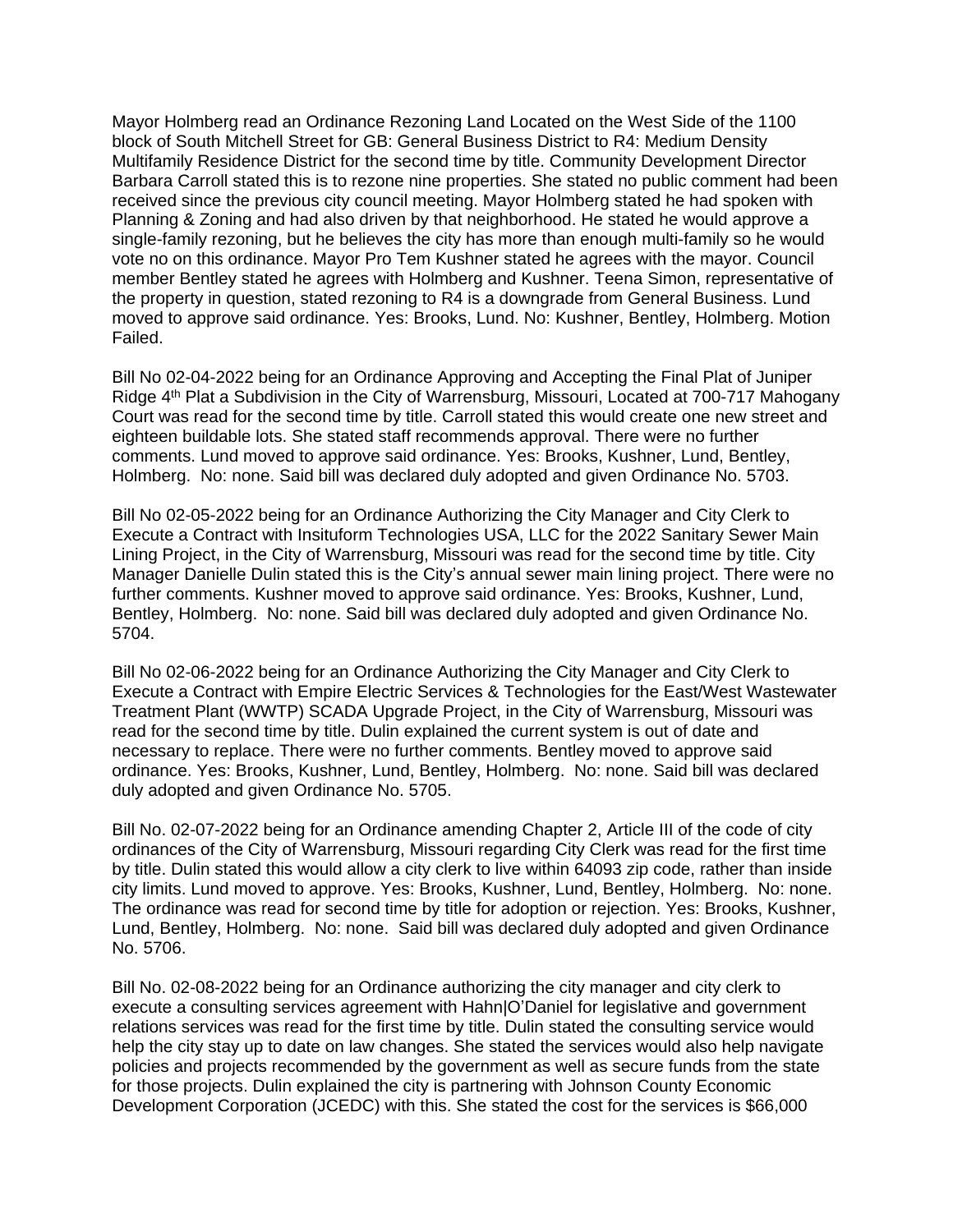which will be paid out American Rescue Plan Act funds. Lund moved to approve. Yes: Brooks, Kushner, Lund, Bentley, Holmberg. No: none. The ordinance was read for a second time by title for adoption or rejection. Yes: Brooks, Kushner, Lund, Bentley, Holmberg. No: none. Said bill was declared duly adopted and given Ordinance No. 5707.

Bill No 02-09-2022 being for an Ordinance authorizing the city manager and city clerk to execute a cooperative agreement with Johnson County Economic Development for Legislative and Government Relations Services was read for the first time by title. Dulin stated this is in conjunction with the ordinance above given Ordinance No. 5707. Kushner moved to approve. Yes: Brooks, Kushner, Lund, Bentley, Holmberg. No: none. The ordinance was read for a second time by title for adoption or rejection. Yes: Brooks, Kushner, Lund, Bentley, Holmberg. No: none. Said bill was declared duly adopted and given Ordinance No. 5708

Mayor Scott Holmberg read a Resolution Setting Forth The City's Intention Regarding Solid Waste Disposal Services In The City Of Warrensburg. Dulin stated there is a two-year notification period informing hauler's that the City would be moving into a city-wide contracted solid waste removal. She stated after the solid waste study is complete in November 2022, the city could begin seeking bids for trash removal. She explained this notification does not require the city to move forward on a contract. Lund moved to approve the resolution. Yes: Brooks, Kushner, Lund, Bentley, Holmberg. No: none. Carried unanimously and given Resolution No. 2209.

Mayor Holmberg read a Resolution of the City Council of the City of Warrensburg, Missouri, Supporting and Authorizing Efforts To Apply for a 2022 Solid Waste District F Grant. Community Development Director Barbara Carroll explained this grant application is due March 15, 2022. She stated the grant would be used to hire a consultant to complete a solid waste study and present a plan. Kushner moved to approve the resolution. Yes: Brooks, Kushner, Lund, Bentley, Holmberg. No: none. Carried unanimously and given Resolution No. 2210.

Mayor Holmberg read a Resolution of the Council of the City of Warrensburg, Missouri approving changes to right-of-way permit fees. Dulin stated a developer requested the city to evaluate this charge stating the City of Warrensburg is higher than many other comparable cities. Dulin stated this resolution will decrease the boring charge from \$50 per 100 linear feet to \$25 per 100 linear feet. Lund moved to approve the resolution. Yes: Brooks, Kushner, Lund, Bentley, Holmberg. No: none. Carried unanimously and given Resolution No. 2211.

Under miscellaneous matters, Mayor Pro Tem Kushner asked about the Public Safety Tax. Dulin stated the city has not added that to the agenda this year in part due to conversations about possibly increasing the city's sales tax in 2023.

Mayor Holmberg recommended removal of Amanda Saleh as commissioner of the Arts Commission citing City Code Section 2-395—Attendance. Bentley moved to approve. Yes: Brooks, Kushner, Lund, Bentley, Holmberg. No: none.

Mayor Holmberg recommended appointing Hannah Clark as commissioner of the Arts Commission. Kushner moved to approve. Yes: Brooks, Kushner, Lund, Bentley, Holmberg. No: none.

Mayor Holmberg recommended appointing Joshua Greene to the Parks & Recreation Board. Bentley moved to approve. Yes: Brooks, Kushner, Lund, Bentley, Holmberg. No: none.